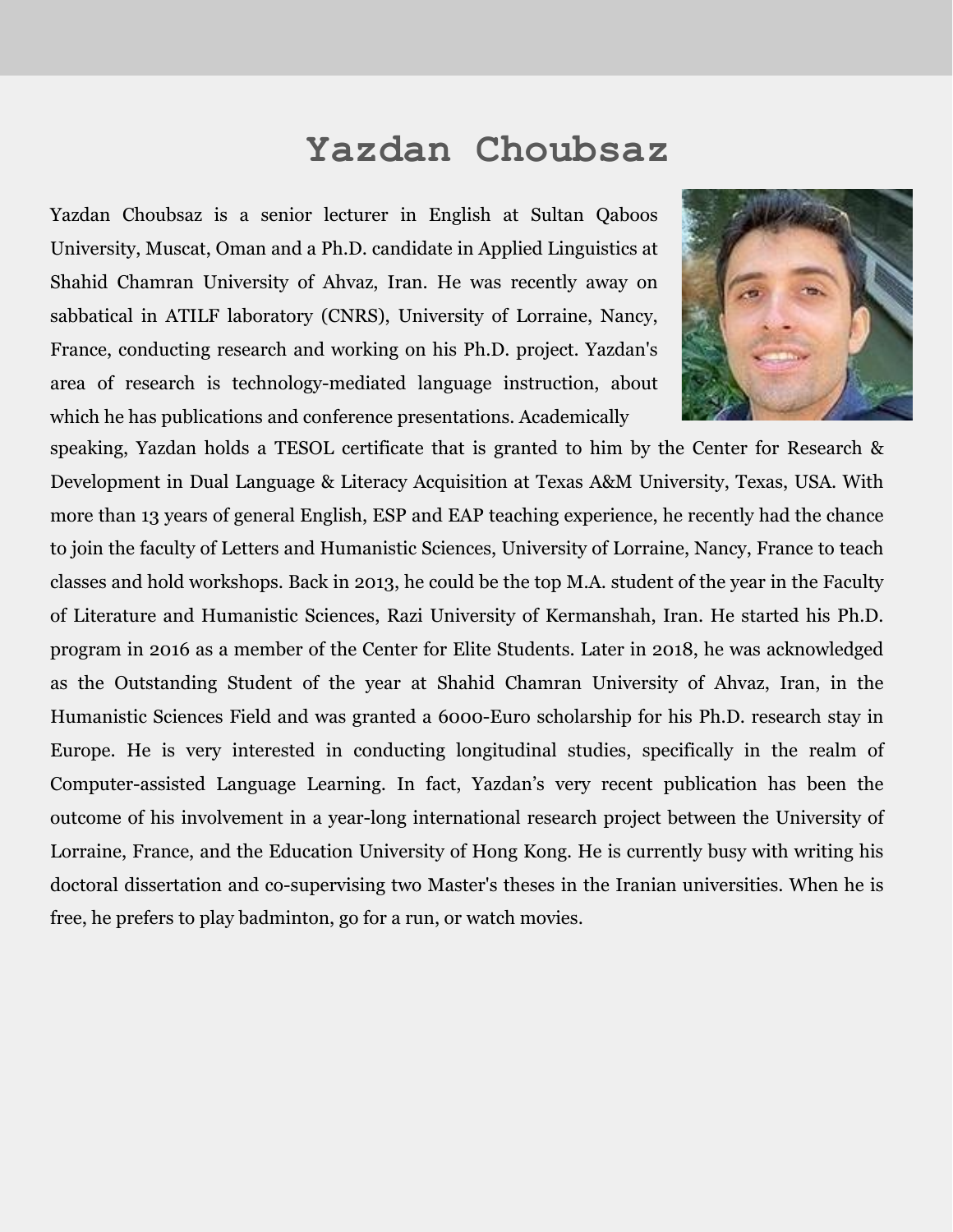- Choubsaz, Y., Jalilifar, A., Boulton, A. (2021). Context, method, and theory in CALL research articles. In Zoghlami, Naouel; Brudermann, Cédric; Sarré, Cédric; Grosbois, Muriel; Bradley, Linda; Thouësny, Sylvie (Eds), CALL and professionalisation: short papers from EUROCALL 2021 (pp. 52-56). Research-publishing.net. DOI:<https://doi.org/10.14705/rpnet.2021.54.1308>
- Hosseinzadeh, M., Heidari, F., Choubsaz, Y. (2021). A Comparative Analysis of the Cultural Contents and Elements in International and Localized ELT Textbooks. International Journal of Society, Culture & Language, 1-16. [DOI:10.22034/ijscl.2021.246790](http://www.ijscl.net/article_246790.html)
- Behra, S., Choubsaz, Y., Ciekanski, M., Macaire, D., & Nassau, G. (2021). An emotional path to preprofessional skills? Mobility competence of EduHK students attending summer courses in France. International Journal of Mobility, 8 (1), 73-97. [DOI: 10.3917/JIM.008.0073](https://www.cairn.info/revue-journal-of-international-mobility-2020-1-page-73.htm).
- Arizavi, S., & Choubsaz, Y. (2021). Citation practices in research article introductions: The Interplay between Disciplines and Research Methodologies. International Journal of Applied Linguistics, 31 (1), 1-23. [DOI: 10.1111/ijal.12337.](https://onlinelibrary.wiley.com/doi/10.1111/ijal.12337)
- Choubsaz, Y., Boulton, A., & Jalilifar, A. (2020). Laying the groundwork for a historical overview of highimpact CALL papers. In K.-M. Frederiksen, S. Larsen, L. Bradley & S. Thouësny (Eds), CALL for widening participation: short papers from EUROCALL 2020 (pp. 47-51). Research-publishing.net. [DOI: 10.14705/RPNET.2020.48.1163.](https://www.researchgate.net/publication/346975601_Laying_the_groundwork_for_a_historical_overview_of_high-impact_CALL_papers)
- Arizavi, S., & Choubsaz, Y. (2018). To Use or Not to Use the Shorter Forms: A Corpus-Based Analysis of the Apologetic Expressions "Sorry and I'm sorry" in American Spoken English Discourse. Corpus Pragmatics, 2 (7), 1-27. [DOI: 10.1007/s41701-018-0045-z](https://link.springer.com/article/10.1007/s41701-018-0045-z).
- Vahdat, S. Choubsaz, Y. & Arizavi, S. (2018). "But let me talk": An Investigation into Teachers' Interaction Patterns in EFL Classrooms. Issues in Language Teaching, 7 (1), 57-85. [DOI:](https://ilt.atu.ac.ir/article_10215.html) [10.22054/ilt.2019.37983.355.](https://ilt.atu.ac.ir/article_10215.html)
- Arizavi, S., Jannejad, M., & Choubsaz, Y. (2018). Plagiarism and Intertextuality: RA Authors' Sociocultural Perceptions and Mainstream Practices. Applied Research on English Language, 7 (1), 19-42. [DOI: 10.22108/are.2018.108805.1220.](https://are.ui.ac.ir/article_22772.html)
- Choubsaz, Y., Jannejad, M., & Arizavi, S. (2018). Opening Pandora's Box: A Culturally-oriented Look at the Covert Content of Passages 1. The Asian Journal of English Language & Pedagogy (AJELP), 6 (6). [DOI: 10.37134/ajelp.vol6.3.2018.](https://ejournal.upsi.edu.my/index.php/AJELP/article/view/1279)
- Heidari, F., & Choubsaz, Y. (2015). [Unpeeling the Onion: Iranian EFL Learners and their Perception](https://drive.google.com/file/d/1fHNZ4O3EdrH8psKjXxVFdbcLjZRdSoUN/view?usp=sharing) [toward Mobile Learning.](https://drive.google.com/file/d/1fHNZ4O3EdrH8psKjXxVFdbcLjZRdSoUN/view?usp=sharing) International Journal of Foreign Language Teaching in the Islamic World, 3 (1), 14-21.
- Ganji Khoosf, S., Choubsaz, Y., & Khosravani, M. (2014). [Making Autonomous Learners by the Help](https://drive.google.com/file/d/1lvmVeLw-YVfpyEsFKmxob5Z3IXwkBPTj/view?usp=sharing) [of Autonomous Teachers.](https://drive.google.com/file/d/1lvmVeLw-YVfpyEsFKmxob5Z3IXwkBPTj/view?usp=sharing) International Journal of Foreign Language Teaching in the Islamic World, 2(2), 14-18.
- Choubsaz, Y., & Choubsaz Y. (2014). Motivational Orientation and EFL Learning: A Study of Iranian Undergraduate Students. Procedia-Social and Behavioral Sciences, 98, 392-397. [DOI:](https://www.sciencedirect.com/science/article/pii/S1877042814025221) [10.1016/j.sbspro.2014.03.431.](https://www.sciencedirect.com/science/article/pii/S1877042814025221)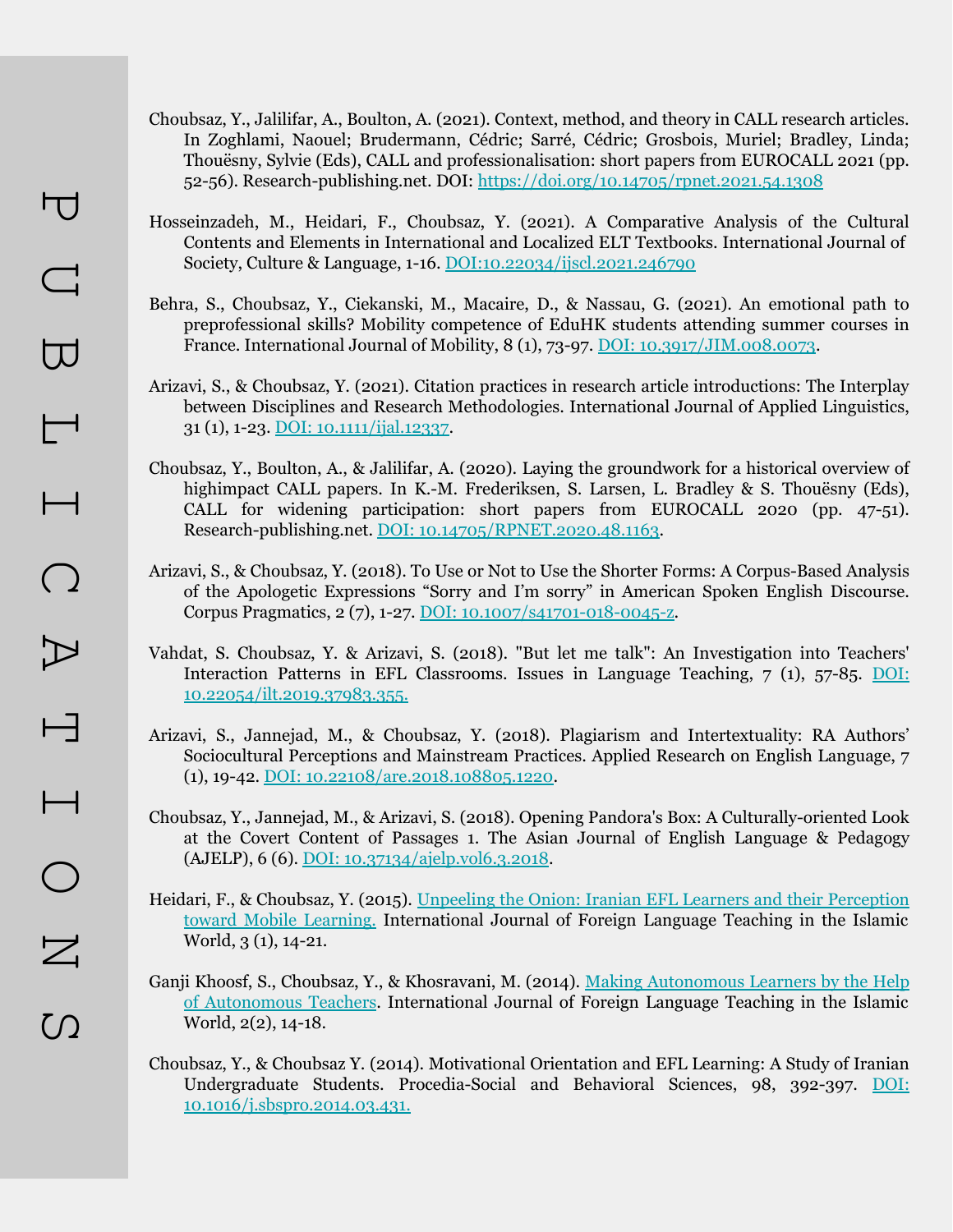- Yousofi, N., & Choubsaz, Y. (2013). Using E-mail for Electronic Corrective Feedback in Grammar Use among EFL Learners. The Proceedings of Razi University 4th Annual Conference, the Research Department, Razi University of Kermanshah.
- Choubsaz, Y., & Choubsaz Y. (2011). [An Approach to Metaphor in Theoretical Framework of](https://drive.google.com/file/d/1zDM7Jao8yDYpnd3qTGke4e4k4Svk9t4t/view?usp=sharing) [Cognitive Linguistics.](https://drive.google.com/file/d/1zDM7Jao8yDYpnd3qTGke4e4k4Svk9t4t/view?usp=sharing) Sino-US English Teaching, 8 (1), 47-53.

cont.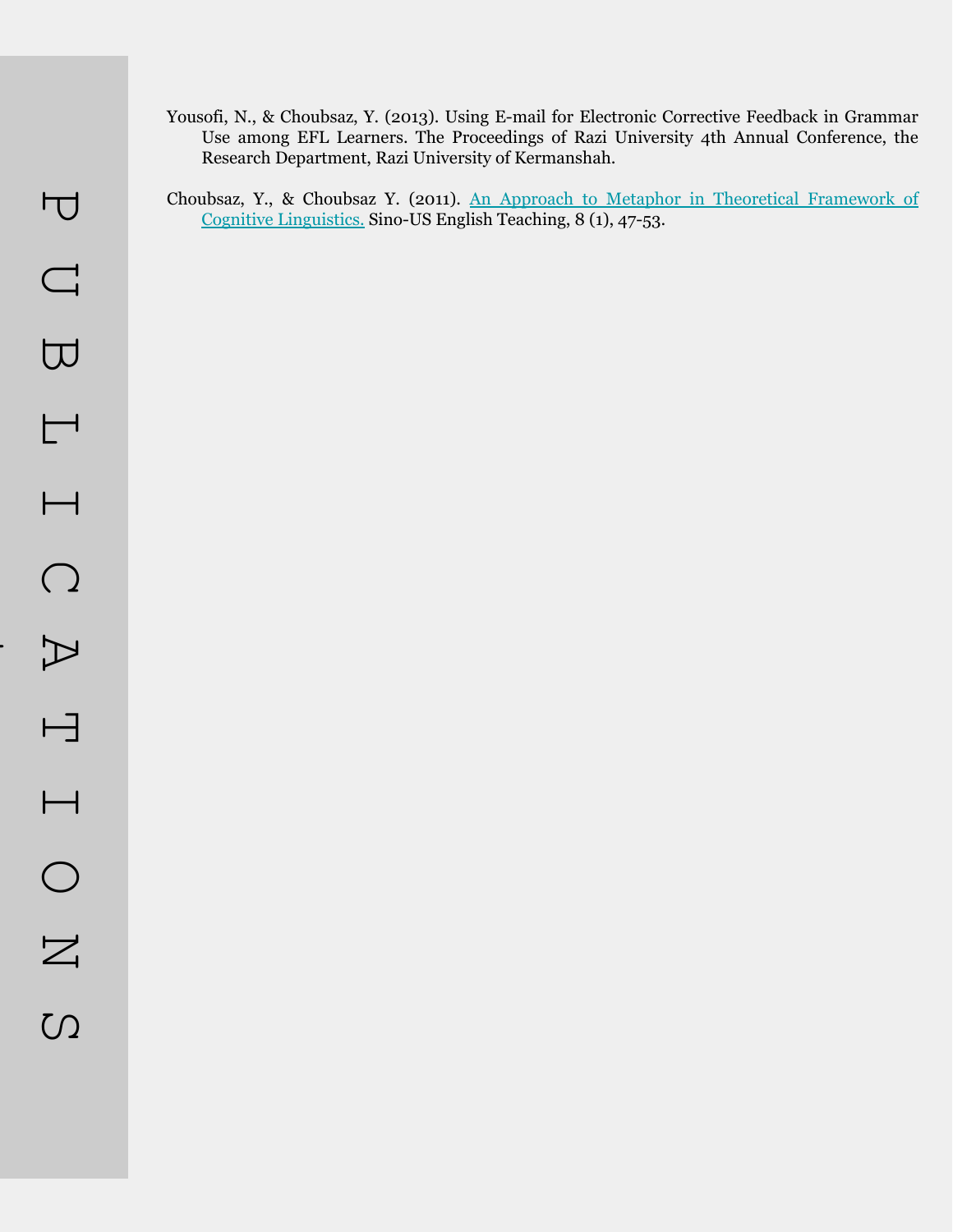## Heidari, F., Choubsaz, Y., & Hosseinzadeh, M. (2021). [A Comparative Analysis of the](http://www.ijscl.net/article_246790.html) [Cultural Content of Touchstone and the Iran Language Institute ELT Textbooks.](http://www.ijscl.net/article_246790.html) University of Sistan and Baluchestan, Zahedan, Iran.

| Year      | <b>Position</b>            | Journal/Book                                                                                                                                                                                                                                                                                    |
|-----------|----------------------------|-------------------------------------------------------------------------------------------------------------------------------------------------------------------------------------------------------------------------------------------------------------------------------------------------|
| 2021      | Reviewer                   | Zoghlami, Naouel; Brudermann, Cédric; Sarré,<br>Cédric; Grosbois, Muriel; Bradley, Linda;<br>Thouësny, Sylvie (Eds). (2021). CALL and<br>professionalization:<br>short papers<br>from<br>Research-publishing.net.<br>EUROCALL 2021.<br>https://doi.org/10.14705/rpnet.2021.54.978249<br>0057979 |
| 2021      | Reviewer                   | CALL-EJ (SCOPUS & WoS-indexed) associated<br>Association<br>with<br>Asia-Pacific<br>for<br>Computer-Assisted<br>Language<br>Learning<br>(APACALL). http://callej.org/editorial.html                                                                                                             |
| 2020      | Reviewer                   | Frederiksen, Karen-Margrete; Larsen, Sanne;<br>Bradley, Linda; Thouësny, Sylvie (Eds). (2020).<br>CALL for widening participation:<br>papers from EUROCALL<br>short<br>2020.<br>Research-publishing.net.<br>https://doi.org/10.14705/rpnet.2020.48.97824<br>90057818                            |
| 2015-2016 | Reviewer                   | Reviewer International Journal of Language<br>and Applied Linguistics (IJLAL)                                                                                                                                                                                                                   |
| 2014-2016 | <b>Editorial Assistant</b> | International Journal of Foreign Language<br>Teaching (FLTJ)                                                                                                                                                                                                                                    |
| 2019-2020 | <b>Guest Reviewer</b>      | Dual Language Research & Practice Journal, the<br>'The<br>Effect<br>Special<br><b>Issue</b><br>on<br>of<br>Technology-Enhanced Language Learning on<br>Achievement,<br>Motivation,<br>ELL's<br>and<br>Engagement', Texas A&M University                                                         |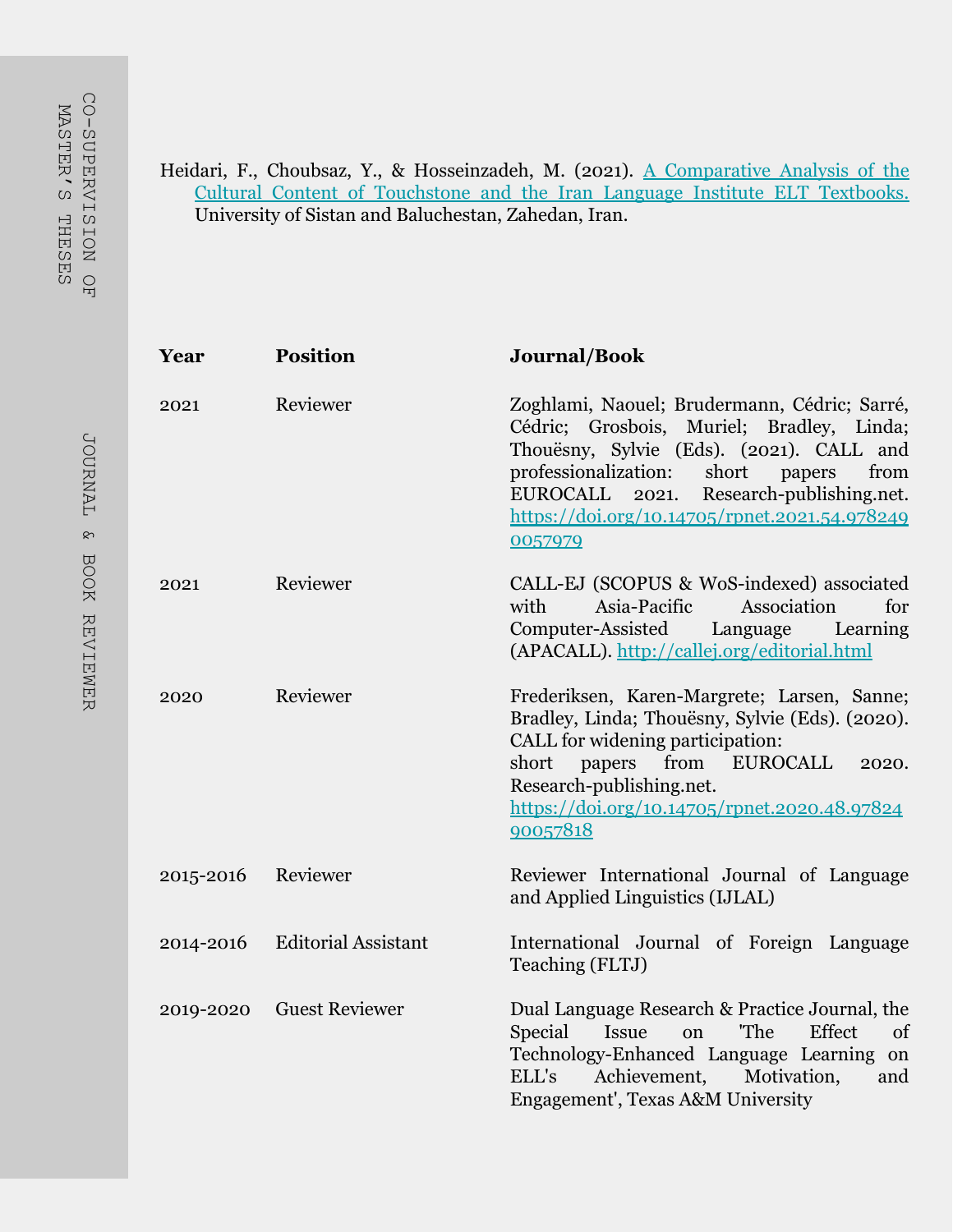- Behra, S., Choubsaz, Y., Ciekanski, M., Macaire, D., & Nassau, G. (2021). Educational mediations to the test of the collective in international mobility: Experimenting, experiencing, sharing: International Conference on Mediation and Media Coverage in the Language Class, Université Catholique de l'Ouest, Angers, France.
- Arizavi, S., & Choubsaz, Y. (2021). Citation practices in research article introductions: Inherent interactions between disciplines and research methodologies: Oman 21st International ELT Virtual Conference, Sultan Qaboos University, Muscat, Sultanate of Oman.
- Choubsaz, Y., Jalilifar, A., & Boulton, A. (2021). The Evolution of High-impact CALL Research Articles: EUROCALL 2021 Conference, CNAM Paris and Sorbonne Université, Paris, France.
- Choubsaz, Y., Jalilifar, A., & Boulton, A. (2020). On the Evolution of CALL Through Published Research Articles: A Historical Overview of High-impact Papers: EUROCALL 2020 Conference, University of Copenhagen, Copenhagen, Denmark (replaced by online gathering).
- Vahdat, S., & Choubsaz, Y. (2019). "What If He Loses Interest in English?": An Analysis Of Parent Teacher Talk In The Iran Language Institute 'Consultation And Feedback' Meetings: The 5th Language, Discourse and Pragmatics (LDP) Conference. Shahid Chamran University of Ahvaz, Ahvaz, Iran.
- Arizavi, S., Choubsaz, Y., & Namdari, N. (2019). "I understand your concerns, but …": Pragmatic Dissonance in Referees" Exchanges in Dissertation Oral Examination: The 5th Language, Discourse and Pragmatics (LDP) Conference. Shahid Chamran University of Ahvaz, Ahvaz, Iran.
- Choubsaz, Y., Jannejad, M., & Arizavi, S. (2018). Opening Pandora's Box: A Culturally-oriented Look at the Covert Content of Passages 1: The 16th International TELLSI Conference. Shiraz University, Shiraz, Iran.
- Arizavi, S., Mousavi S. A., & Choubsaz, Y. (2018). Fairness and Consequential Validity in IELTS Interview Assessment When Should Assessors Fill in the Assessment: The 16th International TELLSI Conference. Shiraz University, Shiraz, Iran.
- Vahdat, S., Choubsaz, Y., & Arizavi, S. (2017). Teacher-learner Talk vs. Learner-learner Talk: Paving the Way for Having More Interactive Prospects: The 15th International TELLSI Conference. Islamic Azad University of Roudehen Branch, Tehran, Iran.
- Choubsaz, Y., & Jalilifar, A. R. (2017). Mobile-assisted Verbal Feedback: Paving the Way for Having More Technology-oriented EFL Classes: The First International Conference on Language Focus. Urmia University, Urmia, Iran.
- Choubsaz, Y., Heydari, J., & Khazaee Nezhad, M. (2016). Social Networking and the New Epoch of Language Learning: Creating Meaningful Output for EFL Learners: The 14th International TELLSI Conference. Islamic Azad University, Kerman Branch, Kerman, Iran.
- Choubsaz, Y., Heydari, J., & Ganji Khoosf, S. (2016). Opening Pandora's Box: How Do Employing Mobile Assisted Word Learning and Translating Differ in the Iranian EFL Classroom? The 14th International TELLSI Conference. Islamic Azad University, Kerman Branch, Kerman, Iran.
- Heydari, J., Choubsaz, Y., & Khazaee Nezhad, M. (2015). Effective Teaching and Teaching Style Preferences of Iranian EFL Teachers: The 13th TELLSI International Conference. Lorestan University, Khorram Abad, Iran.